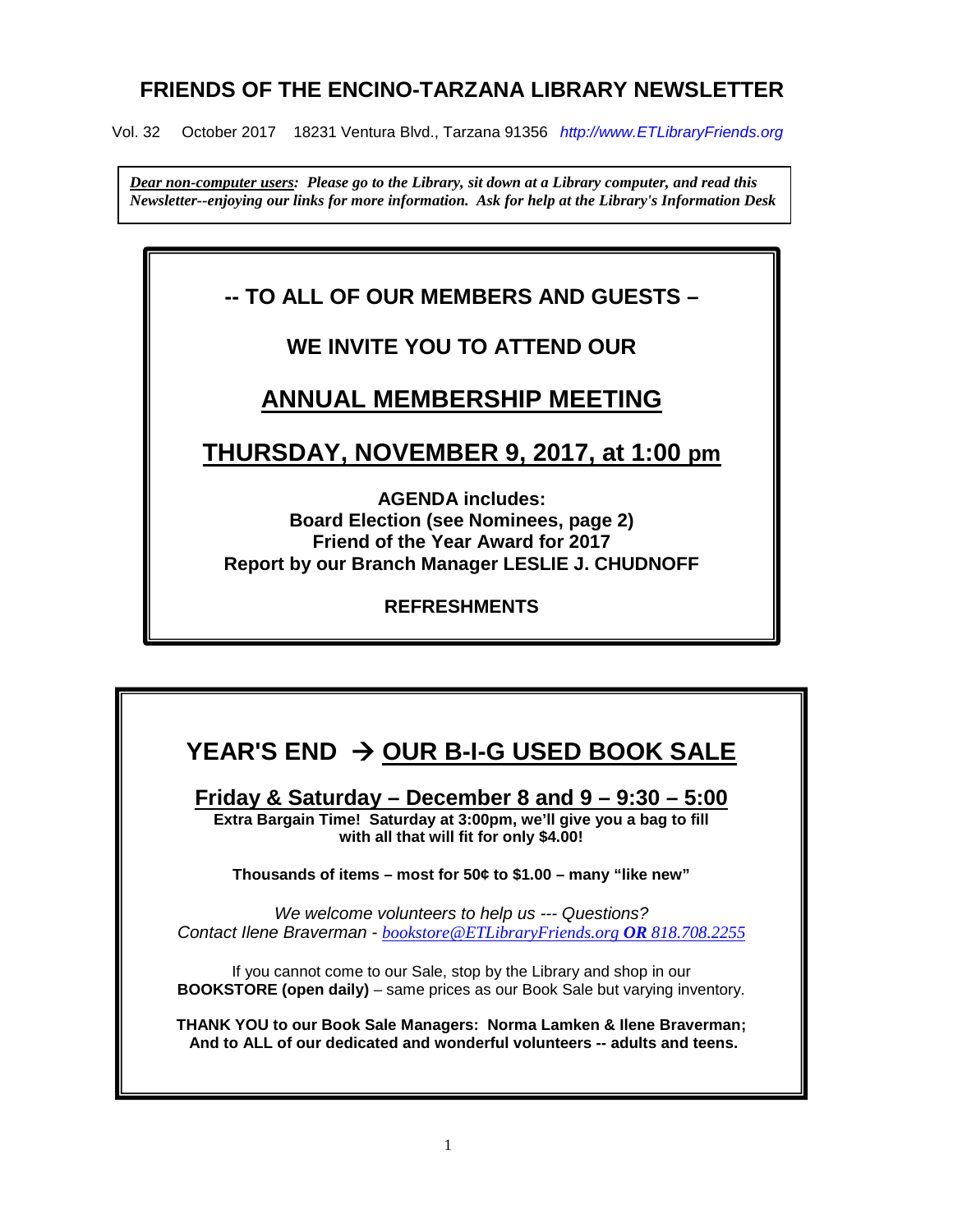#### **PRESIDENT'S REPORT by Adele Druck**

Book Sales represent a major focus of volunteer activity by the Friends of the Encino-Tarzana Library. Both our quarterly Big Book Sales and our daily sales at our Bookstore represent hours of work by a dedicated corps of volunteers. In September this year, 42 volunteers logged approximately 620 hours staffing and restocking the Bookstore, sorting and stockpiling donations, and planning details of sale and store activity.

Because of the large amount of traffic at our quarterly sales, at times, things have been chaotic and it was felt that some greater order needed to be imposed during the very busy first hours of the sale. As a result, we reconfigured the arrangement of the sales floor, purchased tables to replace the chairs previously used to display books for sale, and established guidelines for customers.

Another innovation has been the acceptance of credit cards for purchases of \$10 or more at the Big Book Sales. Using the Square to process these payments is a simple procedure that works well and promotes greater sales while adding convenience for purchasers.

Our most recent sale resulted in near record sales with a calmer, but still exciting atmosphere, and a sense of a job well done!

## **REPORT OF NOMINATING COMMITTEE**

The Nominating Committee presents the following Nominees to serve a two-year term (2018 through 2019) as the Executive Board of the Friends of Encino-Tarzana Branch of the Los Angeles Public Library (FOL).

> President - Maggi Stern 1st Vice President - Ilene Braverman 2nd Vice President - Norma Lamken Recording Secretary - Bunny Levine Corresponding Secretary - Esther R. Rose Treasurer - Mark Lamken Member-At-Large - Nonie Lann

The election will take place at our FOL Annual Meeting on Thursday, November 9, 2017. Also, additional nominations will be accepted from the Floor. All are invited to attend - and all members will participate in the election.

The new Executive Board will select the Committees and Chairpeople thereafter.

In accordance with the FOL By-Laws, the following served on the FOL Nominating Committee: Three Representatives of the current FOL Board: Barbara Y. Leff, Chair; Bunny Levine, Jan Monson; and two Representatives from the general FOL membership: Robert Hyam and Helene Terris.

Be sure to attend and vote.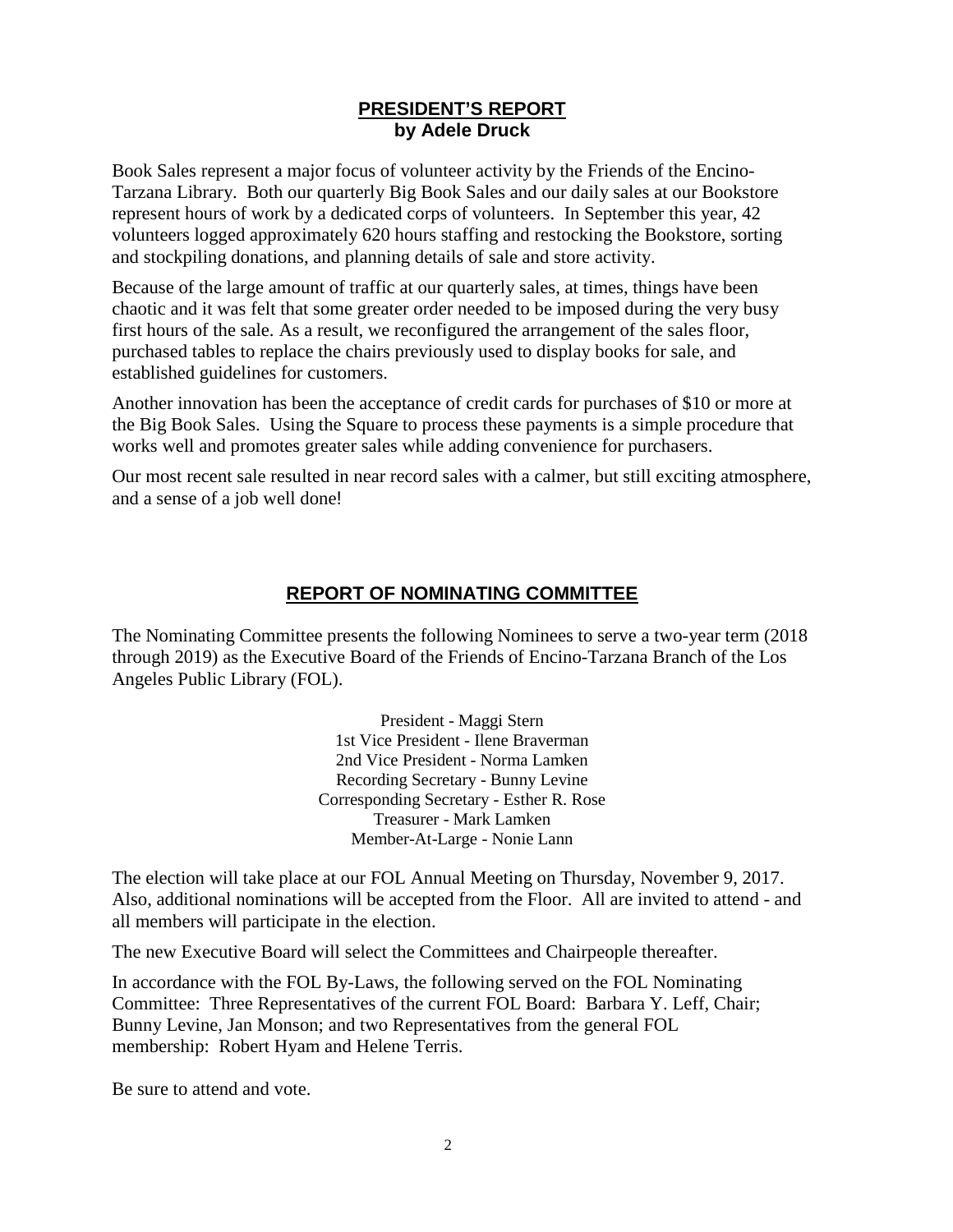## **LIBRARY REPORT FOR ENCINO-TARZANA BRANCH**

**LESLIE J. CHUDNOFF,** Senior Librarian / Branch Manager, Encino-Tarzana Branch Library, reports:

The library has seen a great deal of sprucing up over the past few months, and many building repairs. Burned out lights and ballasts were replaced inside and out. Several spots in the parking lot were dark and created a safety concern. Everything is now light and bright. An abandoned homeless encampment was removed from the northeastern edge of the parking lot. Overgrown foliage was removed from the compressor to the air-conditioning unit. It has been causing it to malfunction by forming large blocks of ice around the pipes. That ice turned to condensation that rained repeatedly through the ceiling and light fixture in the staff workroom. The building had a number of plumbing issues that were repaired. The broken and peeling fence at the end of the parking lot adjacent to the wash was repaired and painted. It had been an eyesore for a number of years. The fence was painted with reflective paint that should be good for many years. The library now has 4 new Electric Vehicle charging stations. The old non-operational station at the front of the building has been removed.

A contracted security officer has been assigned to the branch 2 days per week. This should cut down on some concerns felt in having to deal with a number of security issues caused by the increase in the homeless population throughout the West San Fernando Valley. It is hoped that the presence of an officer will be a preventative measure, as well, and take the burden off the library staff, thereby allowing them to focus their attention on assisting the public.

In addition to the branches own permanent Russian and Persian collections, a long term loan of books in Hebrew, Yiddish, and Armenian were ordered from the International Languages Department at Central Library. Many patrons had asked for the additional materials, with current fiction and romance titles being especially requested. The use of e-books and other electronic materials by our patrons continues to grow.

Regular programming at the branch at all levels has been going strong this quarter. Our Wednesday morning storytimes with our Children's Librarian continue to be very well attended. She had many special guest performers and the branch has also benefited from the time given by our STAR volunteer readers. In addition, we had a number of outstanding programs over the summer in support of this year's summer reading program theme, *Reading By Design*. The Encino-Tarzana Branch continues to lead the system in ESL outreach. We have English Language Conversation classes 3 days per week now and all are well attended. In addition to all of this, we offer weekly adult coloring classes, a monthly poetry salon, adult computer classes, a Friends'-led book club, and yoga classes. The generous support of our Friends group in making it possible for us to offer these wonderful programs is much appreciated.

The Encino-Tarzana Branch Library continues to be a thriving and vital hub in our community.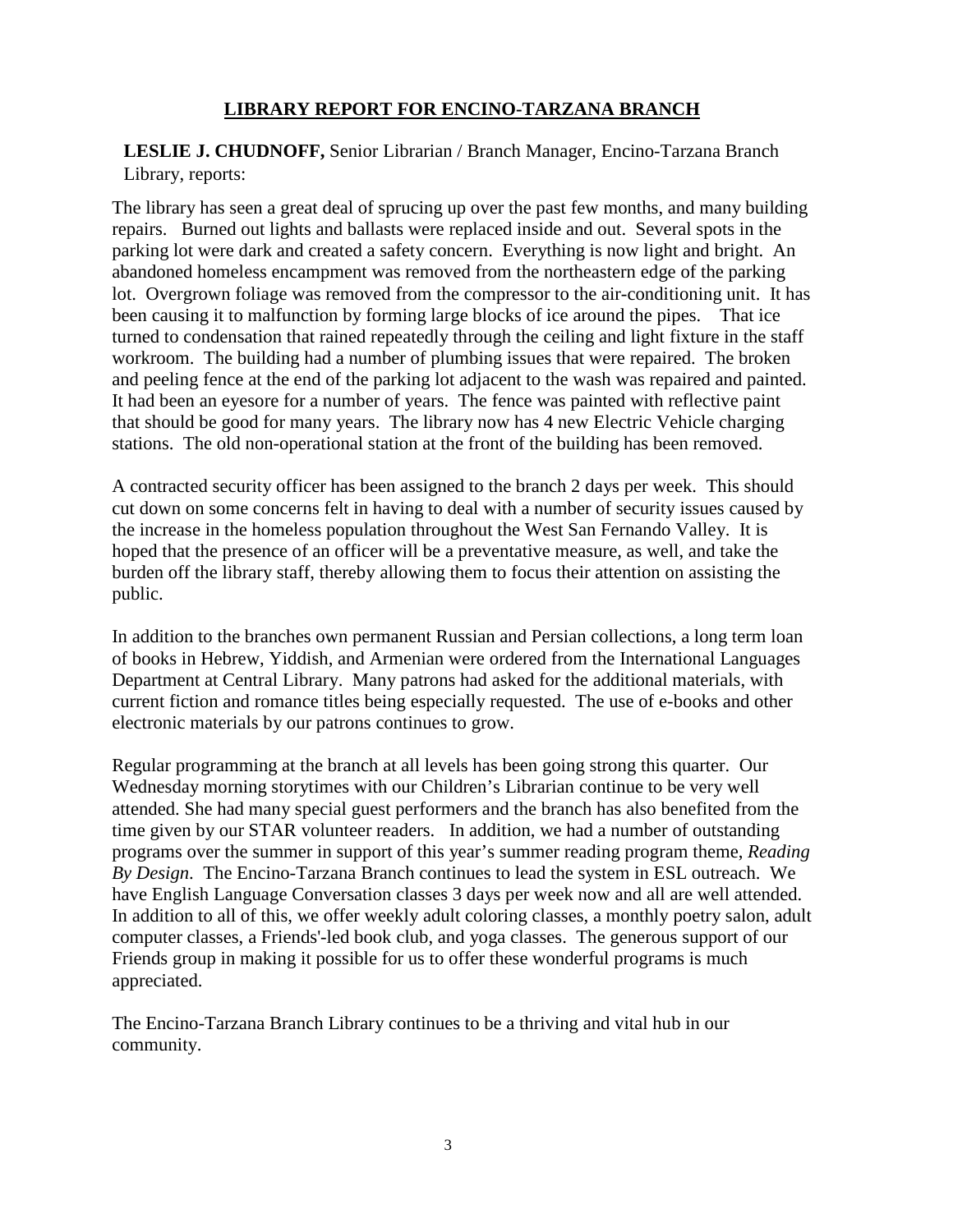#### **HOT-OFF-THE-PRESS BOOKS**

HOTP are located on the "NEW BOOKS" shelves, next to the Information Desk. HOTP may be borrowed for seven days and must be returned to this Library. HOTP cannot be reserved or renewed. (However, you may reserve same titles through Library's large collection and "Hold" system.)

Half the subscription to HOTP Books is a gift from Friends of Encino-Tarzana Library. The other half is from the Central Library's funds. Information about selection and acquisition of books is at the bottom of our webpage. Our Librarians notify the Friends when HOTP Books are received and placed on shelves (see list and dates below), and we immediately date and list them on our website.

**As examples**: Here are the HOTP books received and listed since August:

#### **October 2017**

10/16 - Hoffman, Alice - *The Rules of Magic*

10/10 - Beaton, M.C - *The Witches' Tree* (Agatha Raisin series) Boyle, T.C. - *The Relive Box and Other Stories* Brown, Dan - *Origin* Brown, Janelle - *Watch Me Disappear* Coates, Ta-Nehisi - *We Were Eight Years in Power - an American Tragedy* DeMille, Nelson - *The Cuban Affair* Messud, Claire - *The Burning Girl* Ng, Celeste - *Little Fires Everywhere* Shamsie, Kamila - *Home Fire*

10/6 - Coben, Harlan - *Don't Let Go*

#### **September 2017**

- 9/28 Patterson, James & Born, James O. *Haunted* (Michael Bennett series)
- 9/25 Clinton, Hillary *What Happened* Flynn, Vince - *Enemy of the State*
- 9/8 Feehan, Christine *Dark Legacy* (Dark series) Le Carre, John - *A Legacy of Spies*
- 9/5 Robb, J. D. *Secrets in Death* (In Death series)
- 9/1 Cook, Robin *Charlatans* Grafton, Sue - *Y is for Yesterday* (Kinsey Milhone series) Penny, Louise - *Glass Houses* (Chief Inspector Gamache series)

## **August 2017**

- 8/15 Brown, Sandra *Seeing Red* Gerritsen, Tess - *I Know A Secret* (Rizzoli and Isles series) Patterson, James & DiLallo, Richard - *The Store* Scottoline, Lisa - *Exposed* (Rosato & DiNunzio series)
- 8/12 Woods, Stuart & Hall, Parnell *Barely Legal* (Herbie Fisher series)
- 8/8- Slaughter, Karin *The Good Daughter*
- 8/2 Kellerman, Jonathan & Kellerman, Jesse *Crime Scene* Perrotta, Tom - *Mrs. Fletcher*

*[For more HOTP, see our website:* <http://www.etlibraryfriends.org/2hotoffthepress.php> ]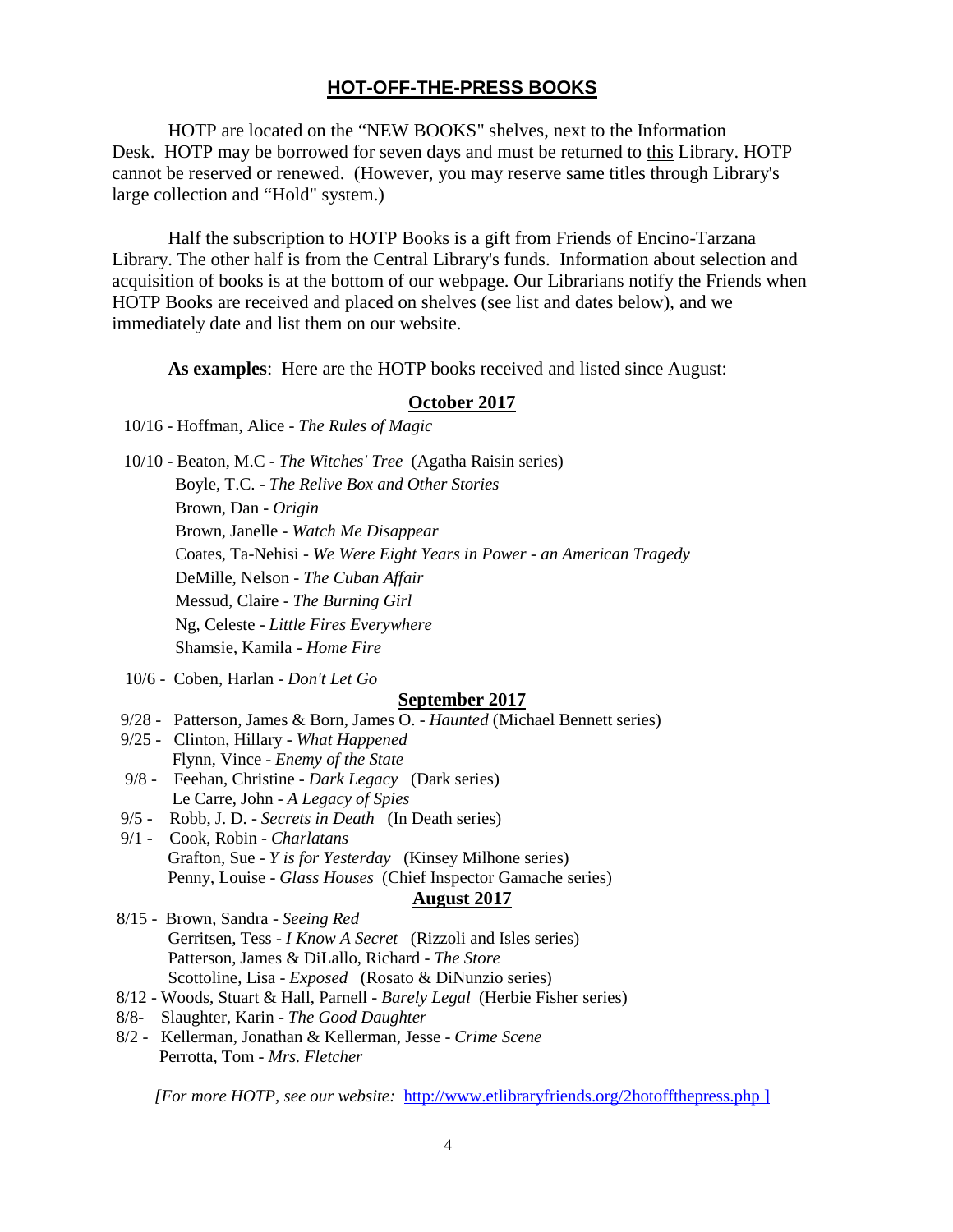# **FRIENDS RECOMMEND**

At the end of each Board and Annual Meeting, we share information on some of our readings and viewings. Here are some recommendations:

#### **2017**

Janice Y. K Lee - *Expatriots* Amor Towles - *A Gentleman in Moscow* Lisa See - *The Tea Girl of Hummingbird Lane* Paulette Jiles - *News of the World* Julie Orringer - *Invisible Bridge* Films: *Zookeeper's Wife; Gifted; The Finest; Hidden Figures; Salesman; The Founder; 20th Century Women; La La Land;* and *Lion.* For a complete list of Friends Recommend and LAPL READS (librarian recommendations, hot titles, book lists, etc.), see: http://www.etlibraryfriends.org/3recommend.php

## **ON OUR WEBSITE - WHAT DO YOU WANT, RIGHT NOW?** By Judy Russell, FOL Website Manager

The Friends website **Resource**s section has much of what you want, organized for easy access:

**[Resources for All](http://www.etlibraryfriends.org/5all.php)** - Community services, city and county offices, elected officials, local newspapers, and a section that will help cope with the recent data theft from Equifax: **"**Credit, Identity Theft, and Opt-Outs." Also some Editor's Choice general interest sites such as SpotTheStation.NASA.gov to get email notices of when and where to look up and watch the Space Station fly overhead. <http://www.etlibraryfriends.org/5all.php>

**[Resources for Kids](http://www.etlibraryfriends.org/5kids.php)** - What's good to read, homework help, safe places for kids to surf the web and book suggestions when you need a special gift. <http://www.etlibraryfriends.org/5kids.php>

**[Resources for Teens](http://www.etlibraryfriends.org/5teens.php)** - Teens need homework and research help, college planning, good books to read. <http://www.etlibraryfriends.org/5teens.php>

**[Resources for Parents](http://www.etlibraryfriends.org/5parents.php) -** For Parents, teachers, and librarians: Sites with suggestions to help parents help their children.<http://www.etlibraryfriends.org/5parents.php>

**[Resources for Seniors](http://www.etlibraryfriends.org/5seniors.php)** - Activities, health, enrichment. <http://www.etlibraryfriends.org/5seniors.php>

**[Local Public Recreation](http://www.etlibraryfriends.org/Recreation/index.html)** - Local parks, hiking trails in the Encino – Tarzana area. Take the kids, take a bicycle, go for a walk. There is always a good place to be in the area, usually free, sometimes low cost. <http://www.etlibraryfriends.org/Recreation/index.html>

<sup>[</sup> (Editor's error of omission) Thank you to Judy Russell, FOL Website Manager, for last Newsletter's article "The Magic Number - Los Angeles Public Library - exploring their website and beyond…."]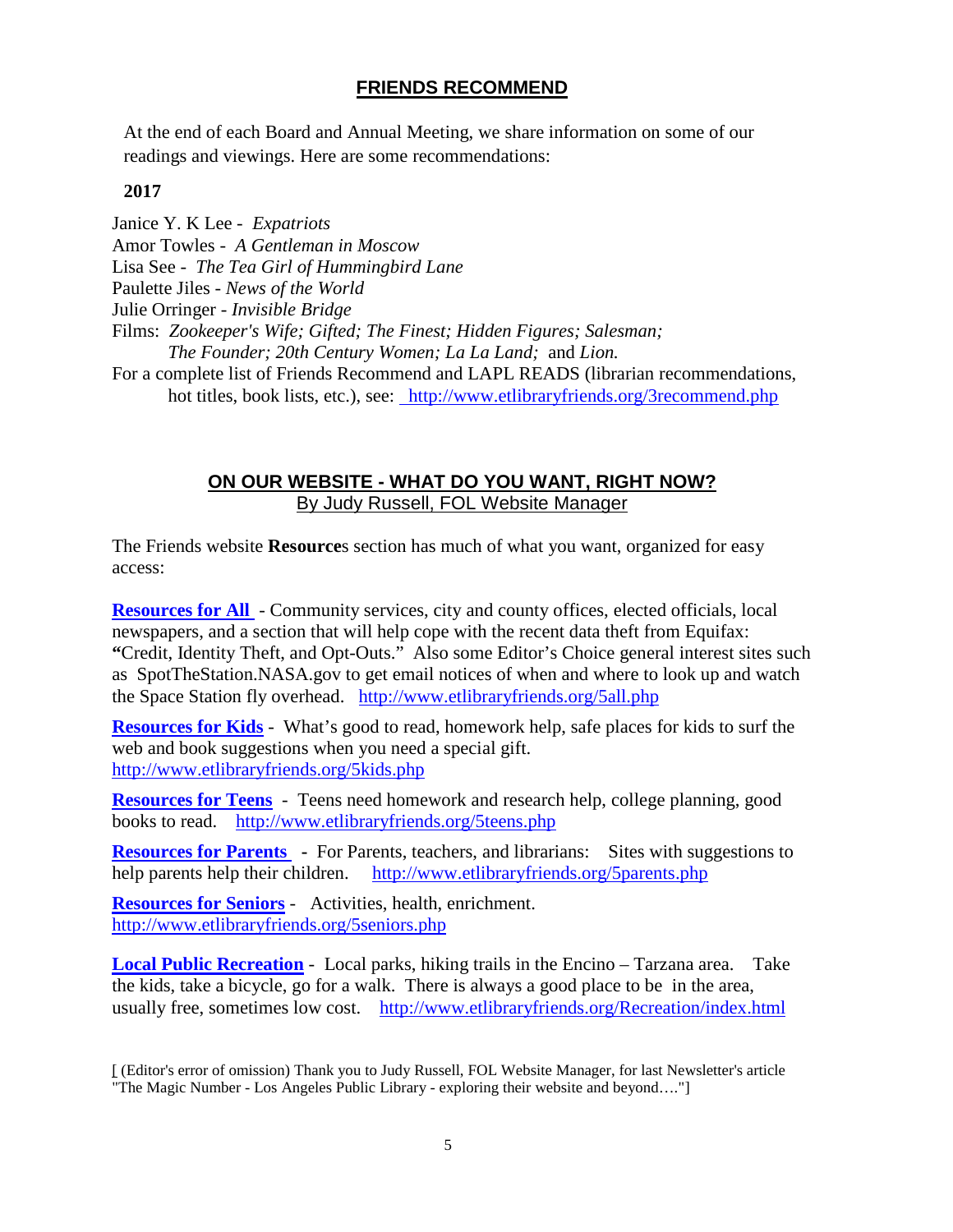#### **LOS ANGELES PUBLIC LIBRARY - Via Central Library**

630 West 5th Street, Los Angeles, CA 90071 --- (213) 228-7000 - (10/9/2017)

E-X-P-L-O-R-E . . . . . .

Los Angeles Public Library (LAPL) -- Website Home Page -- **<http://www.lapl.org/>**

- --**Search field**: Encourages you to search the LAPL catalog (over 6,000,000 resources)
- --**Left column**: Topics and SPECIAL Services (e.g. Citizenship, Health, People with

Disabilities, Job Seekers), AND: "My Library Account" - "Find a Library" - and "How Do I?" AND **"ASK A LIBRARIAN**" **<http://www.lapl.org/ask-a-librarian>**

 **OR "INFONOW"<http://www.lapl.org/branches/central-library/departments/infonow>**

--**And** What's New at LAPL - including Reading Lists, popular books, and current news and blogs from the various LAPL Departments--

--**At bottom of all pages**: "Contact Us," "Site Map" (list of all the web pages), & "City of L.A."

#### --**Also, Click on top menus:**

- **"Collections and Resources"** view "Overview", then click on:
	- --"DATALA"- **New City Resource** Data for news, research, web, online, mobile.
	- --E-Media provides access to FREE digital books, media providers, "apps" for your computer that will allow you to view/hear:
		- -- Movies, TV & videos, music and podcasts; newspapers & magazines
		- -- EBooks, audiobooks, comics (books to read and/or hear on computer)
		- -- Online learning courses, e.g., e-courses, Continuing Ed courses…
		- -- Digital Content Collections
		- -- Learning languages. e.g. Mango, Powerspeak, Cell-Ed.
		- -- Research Databases & Images; and Device Support
	- -- LAPL Writes resources for authors how to write & publish.
	- -- LAPL Reads book reviews, book lists, new and popular titles.
	- -- Guide to Word Processing -- how-to, help, etc. for Microsoft Word.
	- -- Resources for research, guides, indexes, Govt. documents, homework.
	- -- Photo and Visual Collections available to borrow
	- -- Job & Money Guides

**"Locations & Hours**" - view especially

#### --Central Library **- "Low-Vision Service Centers" - "Art & Architecture" -**

 **"Tours"** including FREE Docent Tours (Central), "Walk-In," and "Self-Guided"

**"What's On"** - Calendar of Events; Lecture Series; Exhibits; ALOUD Lecture Series

(October-January); "LA Made" cultural series thru Nov.; programs for Pre-School; and also for Kids and Teens. e.g. STEAM = Science! Technology! Engineering! Art! Math! programs, workshops, links, books.

**"Get Involved"** - Special Friends groups; Library Foundation; Volunteer activities.

**"About LAPL**" - see: Press Room**: Earthquake Safety** - DACA Renewal Workshop; Press releases.

**"Library Store"** - curated collection of fun and eclectic gifts and goods.

#### AND MANY, MANY MORE… -- explore LAPL website and ASK A LIBRARIAN (213) 228-7272.

*[By Barbara Y. Leff, M.S.L.S., FOL Website Chair, originally prepared for Brandeis National Committee, Gadabouts On-The-Town group]*

**~ ~ ~ ~ ~ ~ ~ ~ ~ ~ ~** 

See YELP for LAPL reviews

<https://www.yelp.com/biz/los-angeles-public-library-los-angeles-3>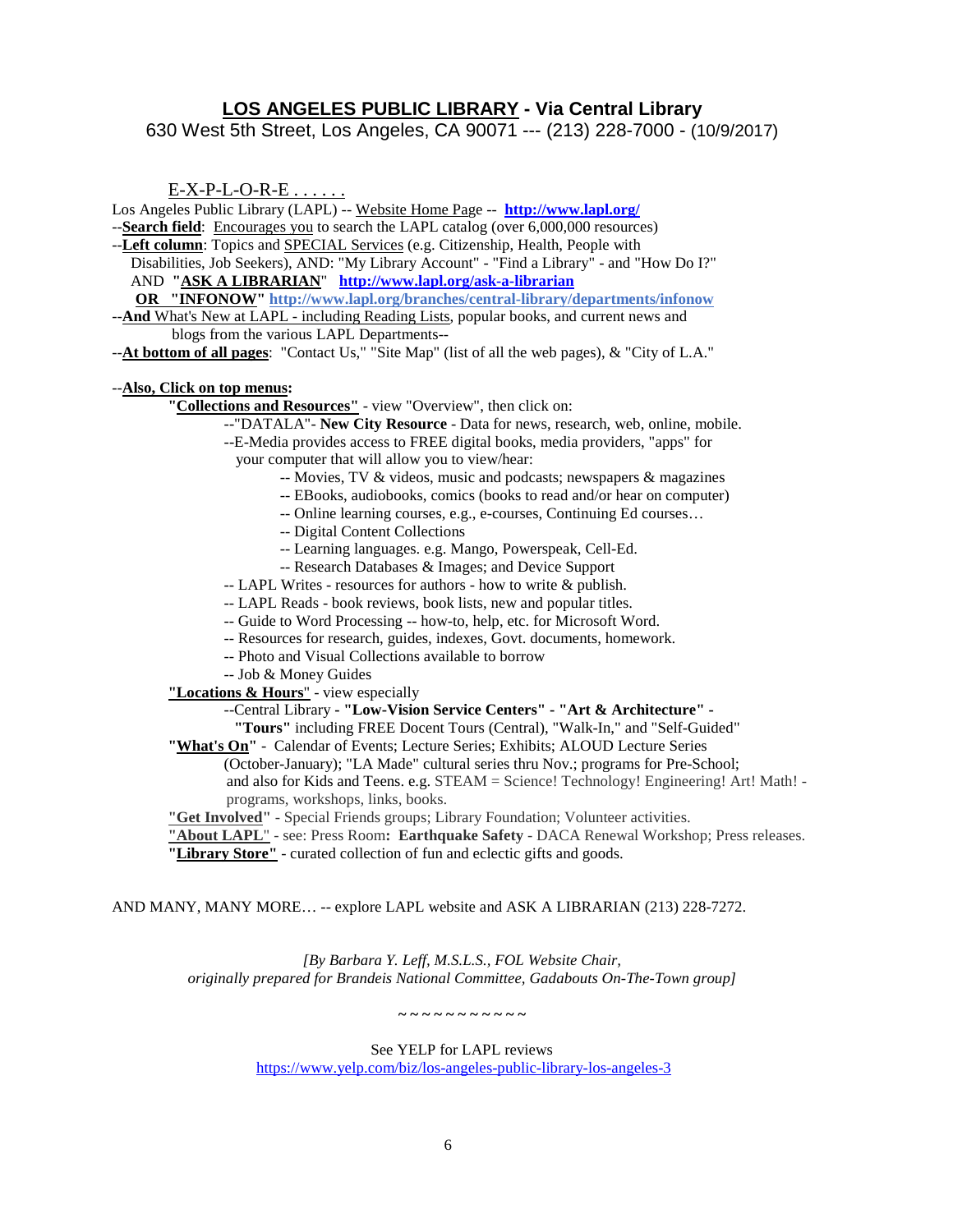### **CALENDAR AT THE ENCINO-TARZANA LIBRARY**

*[\*\* Sponsored or co-sponsored by the Friends of the Library (FOL)]*

#### **WEEKLY ACTIVITIES**

**---Story Telling And Reading** ◊ **STAR** ◊ - Volunteers read to children - *Mondays, 3:00 - 5:00; Tuesdays, 3:00 - 5:00 pm; Thursdays, 3:00 - 5:00 pm* **---Computer Comfort Class** - Learn how to get online, use Google & MS Word,

save & attach files, etc. *Most Tuesdays, 12:00 - 1:00 pm*

**---Story Time** - Children and families are invited to an hour of stories and creativity.

*Wednesdays, 10:00 - 11:00 am*

**---\*\*Yoga for Well Being** - Relax. Stretch. Breathe. Bring yoga mat. Wednesdays, 11:30 - 12:30 **---English Conversation Classes** - Practice speaking English in a small group. Learn vocabulary & improve your pronunciation. No registration required. Just stop by! FREE! Most Mondays 10:00-12:00; Thursdays 1:00 - 2:30; and Fridays 1:30 - 3:30

#### **OCTOBER, 2017**

| [Library is closed on Sundays and Monday, October 9 - Indigenous Peoples Day] |             |                  |                    |
|-------------------------------------------------------------------------------|-------------|------------------|--------------------|
| <b>Persian Movie</b>                                                          | Wed.        | 11 <sup>th</sup> | 3:00 <sub>pm</sub> |
| <b>Teen Council</b>                                                           | Thurs. 12th |                  | 4:00 <sub>pm</sub> |
| *Aztec Stories (YA) - with Michael Heralda                                    | Sat.        | 14th             | $2:00 \text{pm}$   |
| <b>Author Talk (K-t) - Rachel Bernstein</b>                                   | Tues.       | 17th             | $4:00 \text{ pm}$  |
| <b>**Friends of Library Open Board Meeting</b>                                | Wed.        | 18th             | 1:00 <sub>pm</sub> |
| <b>Cartoons with Shokoufeh - Alphabet Cartoons</b>                            | Tues.       | 24th             | $4:00 \text{pm}$   |
| Last Saturday of the Month Poetry - Open mic poetry.                          | Sat.        | 28th             | 2:00 <sub>pm</sub> |
| All are invited to participate. Read a classic poem or your own               |             |                  |                    |

composition. 6 minutes per reader. Sign up begins at 1:30 pm.

#### **NOVEMBER, 2017**

*[Library is closed on Sundays and Veterans Day - Friday, November 10; and Thanksgiving - Thursday, November 23 – Friday, November 24]*

| <u>Hahksylving - Hursuay, November 23 – Filuay, November 241</u> |             |                  |
|------------------------------------------------------------------|-------------|------------------|
| ** Coloring for Adults - Unwind, de-stress and have fun.         | 6th<br>Mon. | $6:00 \text{pm}$ |
| Coloring supplies are provided                                   |             |                  |
| <b>Persian Movie</b>                                             | Wed. 8th    | $3:00 \text{pm}$ |
| ** Friends of Library ANNUAL MEMBERSHIP MEETING                  | Thurs. 9th  | $1:00-2:30$ pm   |
| Last Saturday of the Month Poetry - Open mic poetry.             | Sat. 25th   | $2:00 \text{pm}$ |
| All are invited to participate. Read a classic poem or your own  |             |                  |

composition. Each reader will have 6 minutes. Sign up begins 1:30 pm.

#### **DECEMBER, 2017**

*[Library is closed on Sundays and Monday, December 25 - Christmas Day]* \*\***Coloring for Adults** - Unwind, de-stress and have fun. Mon. 6th 6:00pm Coloring supplies are provided

# **\*\*Friends of Library B - I - G USED BOOK SALE**

**Friday & Saturday** 

**Thousands of books Most are 50¢ to \$1 CDs, DVDs, and AudioBooks**

**Sorted by category for easy shopping.**

Hard Cover, Paperback, Special Editions, Fiction, Nonfiction, Adult, Children, Various Languages

[**See our website for more Events in December 2017 and January 2018**

[http://www.etlibraryfriends.org/4events.php\]](http://www.etlibraryfriends.org/4events.php%5d)